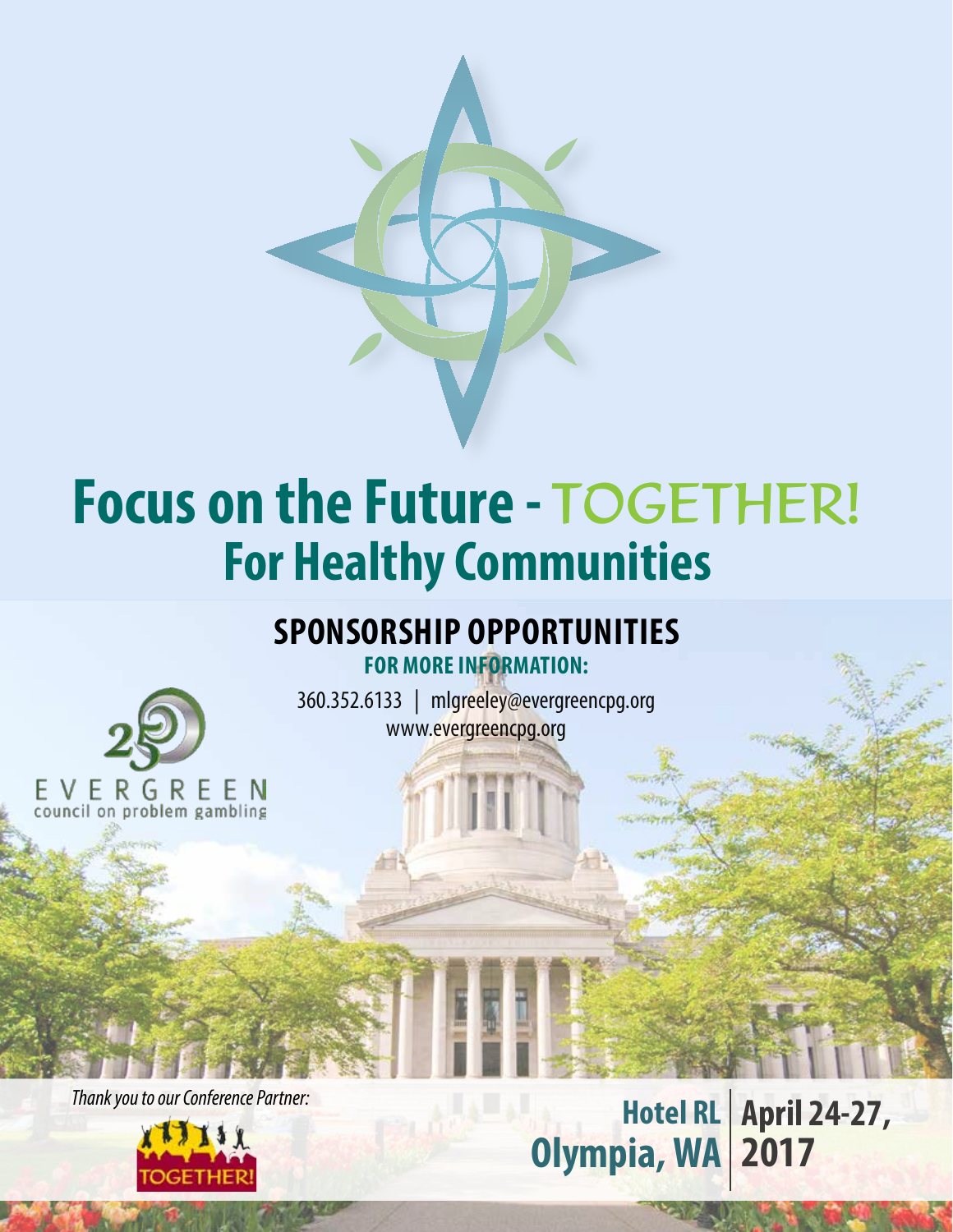# **Focus on the Future -** TOGETHER! **For Healthy Communities**

Thank you for your interest in helping sponsor the *Focus on the Future - Together!* conference! Choose from five sponsorship levels and eight special sponsorship opportunities. For your contribution as a Platinum Peak Patron, Golden Eagle Guardian, Silver Salmon Sponsor, Bronze Big Leaf Maple Benefactor, or Copper River Contributor, you or your company will be listed in the conference program and receive the other benefits listed below. Deadline for listing in the conference program is April 10, 2017.

## **sponsorship opportunities**



**Platinum Peak Patron**  \$25,000 and above

#### **Additional benefits:**

- • Signage at the conference
- 4 full conference registrations
- • Full-page ad in the conference program
- Sponsorship Acknowledgment in news releases and media kits
- Name or company name on ECPG and TOGETHER! websites
- Company name inscribed on a commemorative plaque awarded at conference



#### **Golden Eagle Guardian** \$10,000 to \$24,999

#### **Additional benefits:**

- • Signage at the conference
- 3 full conference registrations
- 1/2–page ad in the conference program
- Sponsorship acknowledgment in news releases and media kits
- Name or company name on ECPG and TOGETHER! websites
- • Company name inscribed on commemorative plaque awarded at conference



#### **Silver Salmon Sponsor** \$5,000 to \$9,999

#### **Additional benefits:**

- • Signage at the conference
- 2 full conference registrations
- $\cdot$  ¼-page ad in the conference program
- Name or company name on ECPG and TOGETHER! websites



# **Bronze Big Leaf Maple Benefactor** \$2,500 to \$4,999

#### **Additional benefits:**

- • Signage at the conference
- 1 full conference registration
- Name or company name on ECPG and TOGETHER! websites



#### **Additional benefits:**

- Signage at the conference
- Name or company name listed in conference program
- Name or company name on ECPG and TOGETHER! websites